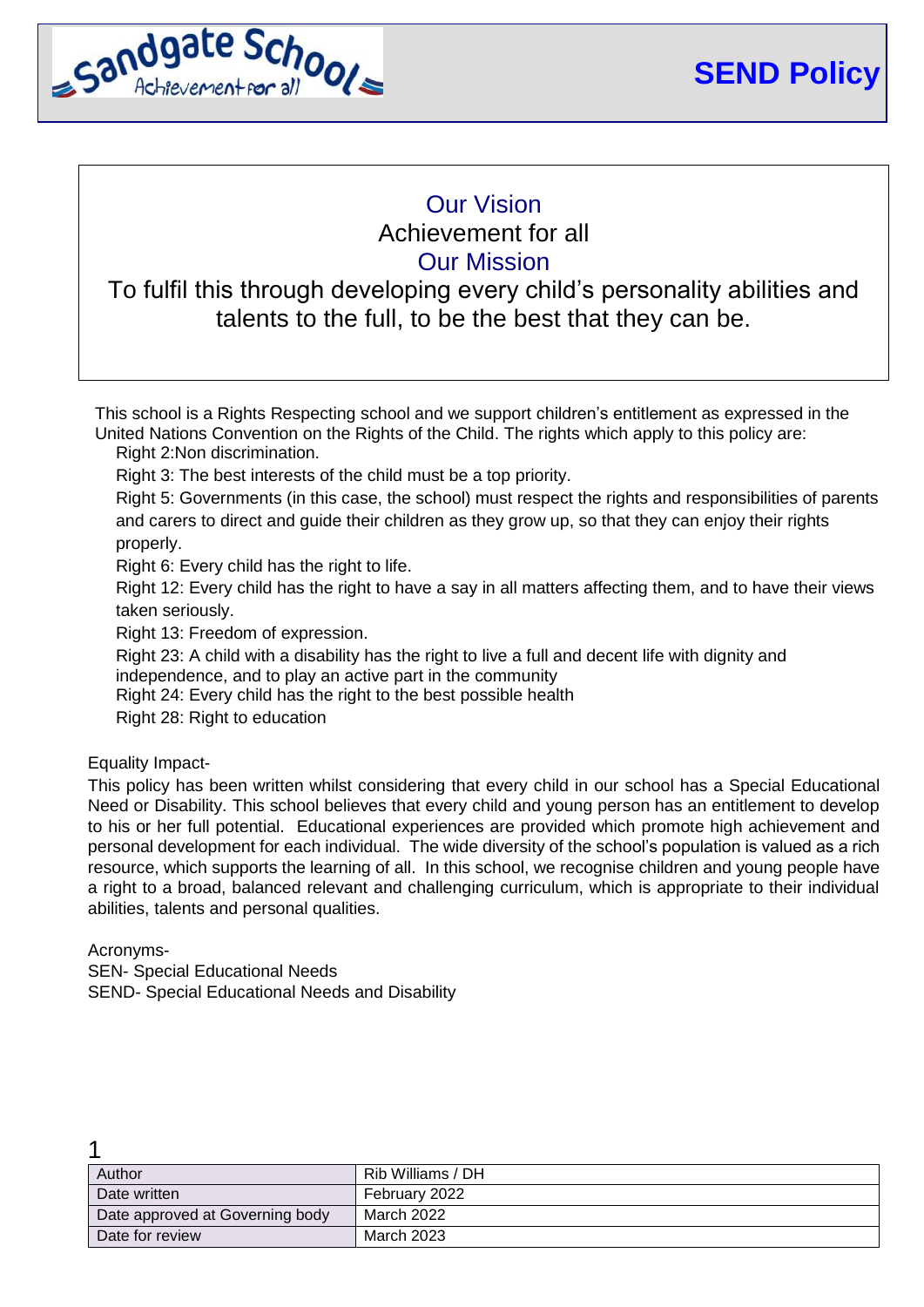

In line with the SEN Code of Practice and SEND Reforms, there is a graduated approach to the identification, provision and support for all pupils deemed to require special educational provision to be made for them at Sandgate School. This Policy sets out our commitment to raising the aspirations and expectations for all children and young people.

The purpose of this document is to describe the provision we make for children and young people identified as having a special educational need or disability (SEND) and the principles by which we make that provision. For consistency and clarity, the term SEND is used throughout this document.

## **AIMS OF THIS POLICY**

The overarching aim of this policy is to ensure that the needs of children and young people with SEND are accurately identified and effectively met so that all such children and young people are able to achieve and develop well both as individuals and as members of the community. To this end, we aim to:

- Assess pupils accurately, track their progress regularly and adjust provision in the light of ongoing monitoring.
- Ensure that lessons are stimulating, enjoyable and well‐differentiated to meet the needs of all children and young people with SEND.
- Make sure that additional support is well targeted.
- Use the most appropriate resources to support learning.
- Continuously monitor and evaluate the effectiveness of our provision for all children and young people with SEND to ensure that we are providing equality of educational opportunity and value for money.

#### **OBJECTIVES**

 $\Omega$ 

Through the application of this policy we wish to:

- Ensure all staff implement the school's SEND policy consistently.
- Ensure any discrimination or prejudice is eradicated.
- Ensure all pupils have access to an appropriately differentiated curriculum.
- Recognise, value and celebrate pupils' achievements at all levels.
- Work in partnership with parents/carers in supporting their child's education.
- Guide and support all school staff, governors and parents in SEND issues.
- Meet the individual needs of all pupils irrespective of whether they have physical, sensory, emotional, social, mental health, specific or general learning needs.
- Provide appropriate resources, both human and material, and to ensure their maximum and proper use.
- Involve the child to ensure that their wishes will be taken into account as part of the process and of the shared responsibility in meeting his or her educational needs.

| Author                          | Rib Williams / DH |  |
|---------------------------------|-------------------|--|
| Date written                    | February 2022     |  |
| Date approved at Governing body | March 2022        |  |
| Date for review                 | March 2023        |  |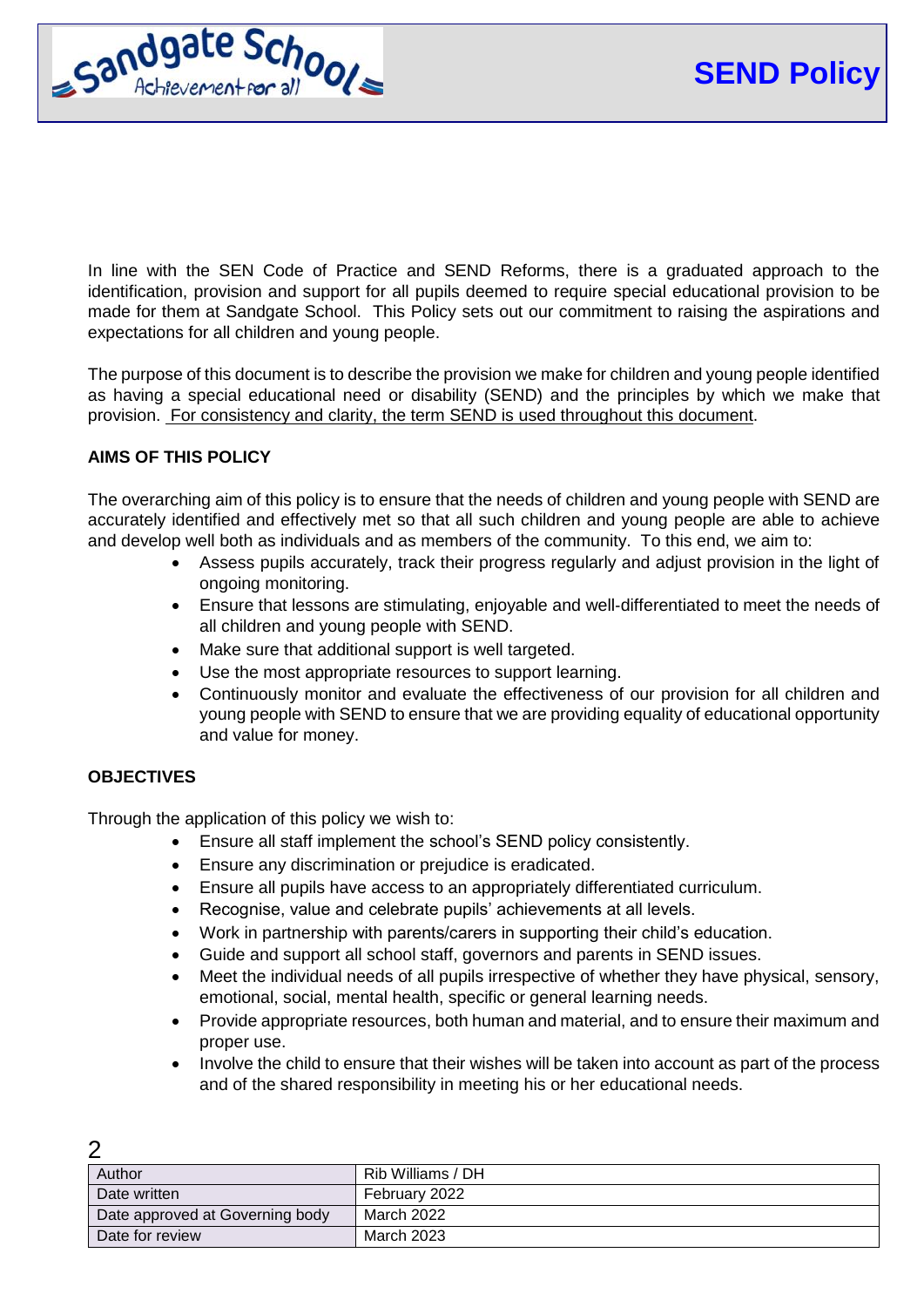

### **IDENTIFYING SPECIAL EDUCATIONAL NEEDS**

A child or young person is defined as having special educational needs if he or she:

- Has a learning difficulty or disability which is over and above those of the age-related peer group in the wider community;
- Has an Education Health and Care Plan (EHCP)
- Has a disability which prevents or hinders him or her from making use of facilities of a kind generally provided for others of the same age in mainstream schools or mainstream post‐ 16 provision.

All of the pupils at Sandgate have an EHCP. This policy therefore applies to all pupils at the school.

In accordance with the SEND Code of Practice 2014, four broad categories of need are identified:

- cognition and learning
- social, emotional and mental health
- sensory and/or physical needs
- communication and interaction

The identification of behaviour as a specific need is no longer an appropriate way of describing SEND. Any concerns relating to a pupil's behaviour are understood to be a response to a need which the school has recognised and identified clearly.

## **A GRADUATED APPROACH TO SEND SUPPORT AT SANDGATE SCHOOL**

All teachers are responsible and accountable for the progress and development of pupils in their class. High quality differentiated teaching is a priority of the school, and is the first step in responding to young people who have SEND. Teaching is regularly monitored through internal and external observation processes and teacher appraisal.

Due to the nature of our staffing and students, we have a huge range of knowledge and understanding in many areas of SEND. Under the direction of the Senior Leadership Team (SLT) we:

- Share information on the specific needs of pupils with SEND through purposeful CPD;
- Liaise with schools to aid transition for pupils with SEN and to ensure continuity of support;
- Liaising directly with Inspira/Adult Services regarding transition to further education opportunities.
- Work with parents / guardians of pupils and run support sessions

#### **MANAGING THE NEEDS OF SEND PUPILS**

The school follows the guidance of the SEND Code of Practice and used a graduated approach to the identification and assessment of and provision for pupils with SEND. This approach includes the following:

 Regular communication and liaison between SLT and teaching staff regarding appropriate support of pupils with SEND;

| ◠                               |                   |
|---------------------------------|-------------------|
| Author                          | Rib Williams / DH |
| Date written                    | February 2022     |
| Date approved at Governing body | March 2022        |
| Date for review                 | March 2023        |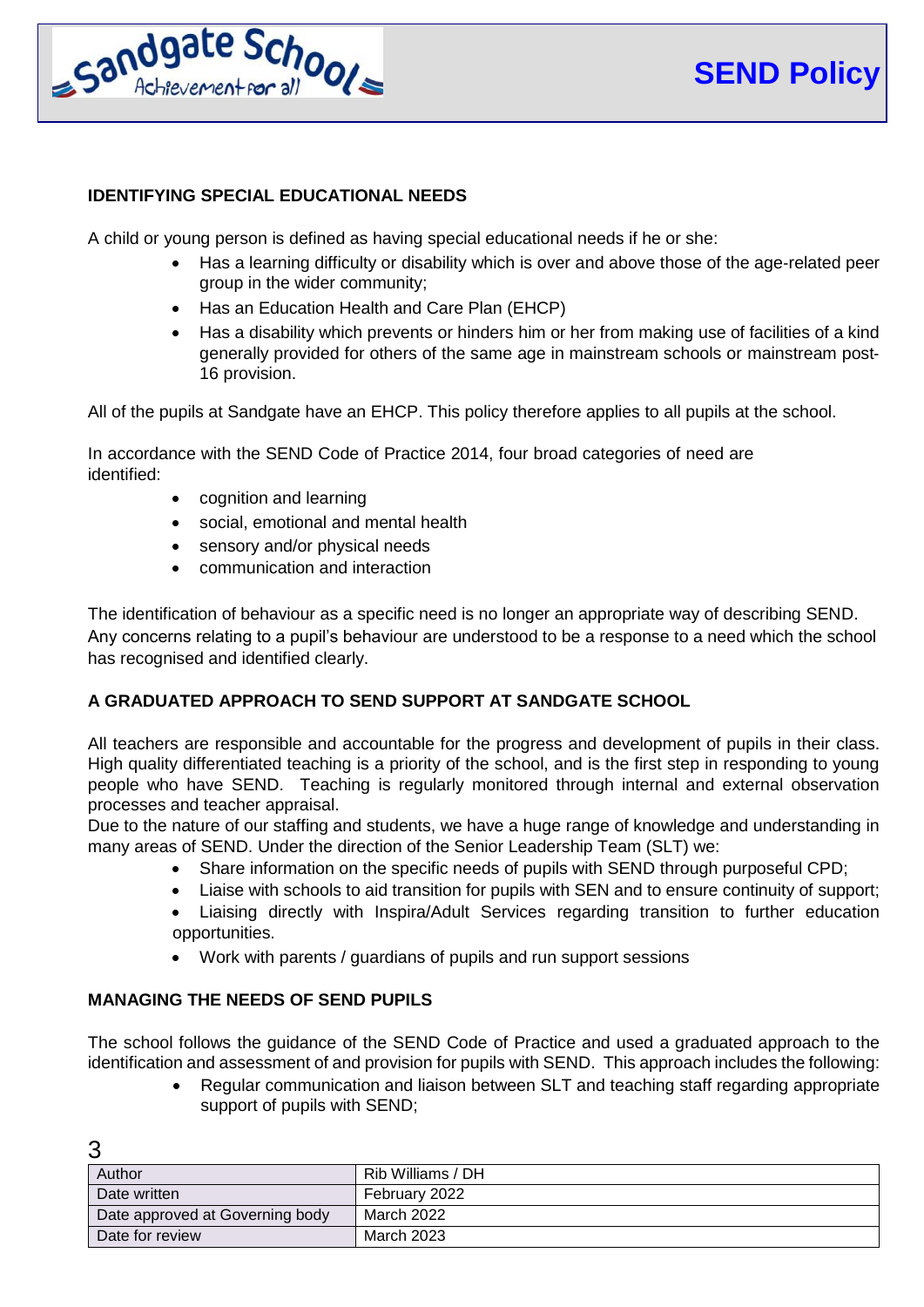

- Parents / carers are seen as key partners in the educational process. All parents / carers are welcome to contact the class teacher or member of SLT if they have any concerns or questions regarding SEND provision, and are strongly encouraged to keep regular contact with the school regarding their child's progress. In addition to annual review meetings, information is also passed through home‐school diaries, phone calls, class and school newsletters, parents' events and via Parentmail.
- Progress for pupils is measured termly via SOLAR, relevant to the child's programme of study, and through IEPs which focus on EHCP outcomes. Some KS4 and KS5 students also compile portfolios of evidence which are moderated externally for accreditation.
- An Annual Review is held every year but may be called for at any time should there be a concern that current provision is not appropriate to meet the needs of the pupil.
- Referral for outside agency support, as deemed necessary, in conjunction with the Headteacher, SLT and parents. This includes Educational Psychology Service, Speech and Language Therapy Service, Occupational Therapist and Specialist Teaching Services.

### **SUPPORTING PUPILS AND FAMILIES**

- Families of pupils with SEND are guided towards Cumbria SEND Information Advice and Support Service (SENDIAS), with regard to the LA Local Offer for SEND. https://www.cumbria.gov.uk/childrensservices/schoolsandlearning/ils/parentpartnership/
- The SEND policy is also available on the website.
	- Sandgate School's admission arrangements form part of the agreed LA admission arrangements for schools. The school's admissions policy can also be found on the website.

#### **SUPPORTING PUPILS AT SCHOOL WITH MEDICAL CONDITIONS**

Sandgate School recognises that pupils with medical conditions should be properly supported so that they have full access to education, including educational visits and physical education. The school will comply with its duties under the Equality Act 2010 the SEND Code of Practice 2014.

Named staff have the responsibility of dealing with first aid on a day‐to‐day basis and for managing the medication and other treatment of pupils with medical conditions. See the School's Medical Needs policy for more detailed information.

#### **MONITORING AND EVALUATION OF SEND PROVISION**

The SEND policy is reviewed annually. The evaluation is based on:

- the progress made by pupils with SEND and the outcomes they have achieved in relation both to their curriculum and to their Individual Education Plan (IEP) targets;
- the extent to which the aims and objectives of the policy have been met;
- how effective the SEND provision has been in relation to the resources allocated (value for money assessment)

| Author                          | Rib Williams / DH |
|---------------------------------|-------------------|
| Date written                    | February 2022     |
| Date approved at Governing body | March 2022        |
| Date for review                 | March 2023        |

 $\boldsymbol{\Lambda}$